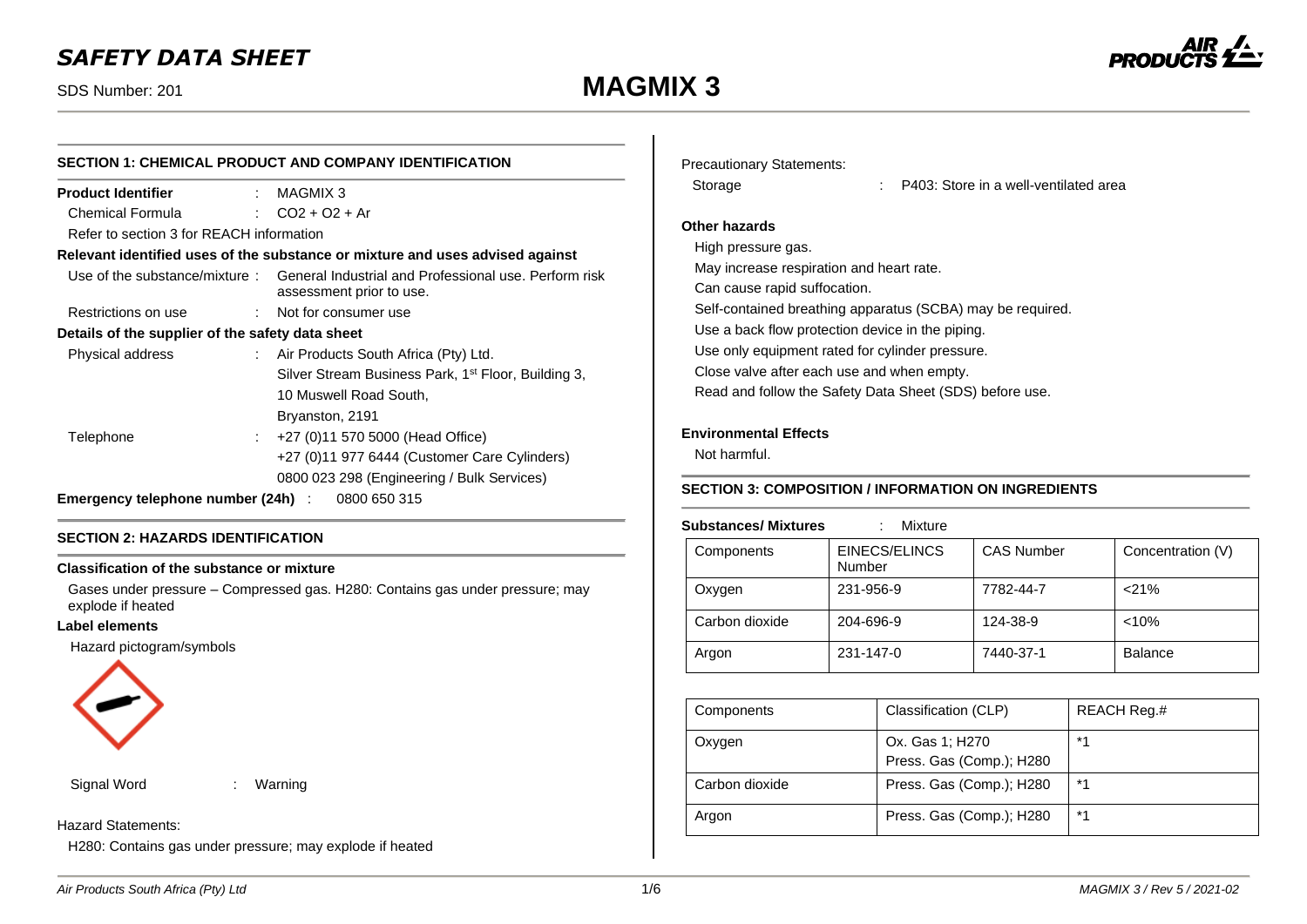# *SAFETY DATA SHEET – Magmix 3* SDS Number: 201

- \*1: Listed in Annex IV/V REACH, exempted from registration.
- \*2: Registration not required. Substance manufactured or imported < t/y
- \*3: Registration not required: substance manufactured or imported < 1 t/y for nonintermediate uses.

Refer to section 16 for full text of each relevant hazard statement (H)

Concentration is nominal. For the exact product composition, please refer to Air Products product specifications.

#### **SECTION 4: FIRST AID MEASURES**

#### **Description of first aid measures**

| General advice | Move victim to uncontaminated area wearing self-<br>contained breathing apparatus. Keep victim warm and<br>rested. Call a doctor. Apply artificial respiration if<br>breathing stopped.                                                                                                       | Ad                              |
|----------------|-----------------------------------------------------------------------------------------------------------------------------------------------------------------------------------------------------------------------------------------------------------------------------------------------|---------------------------------|
| Eye contact    | In case of direct contact with eyes, seek medical advice                                                                                                                                                                                                                                      |                                 |
| Skin contact   | Adverse effects not expected from this product                                                                                                                                                                                                                                                |                                 |
| Ingestion      | Ingestion is not considered a potential route of<br>exposure.                                                                                                                                                                                                                                 |                                 |
| Inhalation     | Move to fresh air. If breathing has stopped or is<br>laboured, give assisted respirations. Supplemental<br>oxygen may be indicated. If the heart has stopped,<br>trained personnel should begin cardiopulmonary<br>resuscitation immediately. In case of shortness of<br>breath, give oxygen. | <b>SE</b><br>Pel<br>G<br>g<br>W |
|                | Most important symptoms and effects, both acute and delayed                                                                                                                                                                                                                                   | $\vee$                          |
| Symptoms       | Shivering fit. Sweating. Blurred vision. Headache.<br>Increased pulse rate. Shortness of breath. Rapid<br>respiration. Exposure to oxygen deficient atmosphere<br>may cause the following symptoms: Dizziness.<br>Salivation. Nausea. Vomiting. Loss of<br>mobility/consciousness             | En<br>Me<br>A                   |
|                | Indication of any immediate medical attention and special treatment needed                                                                                                                                                                                                                    |                                 |
| Treatment      | If exposed or concerned: Get medical attention/advice                                                                                                                                                                                                                                         |                                 |

#### **SECTION 5: FIRE-FIGHTING MEASURES**

## **Extinguishing media**

| Suitable extinguishing media:                                | The product itself does not burn.<br>Use extinguishing media appropriate for surrounding<br>fire. |                                        |
|--------------------------------------------------------------|---------------------------------------------------------------------------------------------------|----------------------------------------|
|                                                              | Extinguishing media which must not be used for safety reasons:                                    | Do not use water jet<br>to extinguish. |
| <b>Concial bozorde origina from the oubotones or mivture</b> |                                                                                                   |                                        |

#### **Special hazards arising from the substance or mixture**

Upon exposure to intense heat or flame, cylinder will vent rapidly and or rupture violently. Product is non-flammable and does not support combustion. Move away from container and cool with water from a protected position. Keep containers and surroundings cool with water spray.

| Wear self-contained breathing apparatus for fire -<br>fighting if necessary. Standard protective clothing and<br>equipment (Self Contained Breathing Apparatus) for<br>fire-fighting. Standard EN 137-Self-contained open<br>circuit compressed air breathing apparatus with full face<br>mask. Standard EN 469-Protective clothing for fire-<br>fighters. Standard EN 659-Protective gloves for fire-<br>fighters. |
|---------------------------------------------------------------------------------------------------------------------------------------------------------------------------------------------------------------------------------------------------------------------------------------------------------------------------------------------------------------------------------------------------------------------|
|                                                                                                                                                                                                                                                                                                                                                                                                                     |

#### **CTION 6: ACCIDENTAL RELEASE MEASURES**

#### **Personal precautions, protective equipment and emergency procedures**

Gas/vapour heavier than air. May accumulate in confined spaces, particularly at or below ground level. Evacuate personnel to safe areas. Wear self-contained breathing apparatus when entering area unless atmosphere is proved to be safe. Monitor oxygen level. Ventilate the area.

| <b>Environmental precautions</b> | $\sim 10^{11}$ m $^{-1}$ | Do not discharge into any place where its accumulation<br>could be dangerous. Prevent further leakage or spillage<br>if safe to do so.                                                                                                    |
|----------------------------------|--------------------------|-------------------------------------------------------------------------------------------------------------------------------------------------------------------------------------------------------------------------------------------|
|                                  |                          | <b>Methods and materials for containment and cleaning up</b> $\therefore$ Ventilate the area.                                                                                                                                             |
| Additional advice                |                          | If possible, stop flow of product. Increase ventilation to<br>the release area and monitor oxygen level. If leak is<br>from cylinder or cylinder valve, call the Air Products<br>emergency telephone number. If the leak is in the user's |

**Reference to other sections** : For more information refer to Section 8 and 13.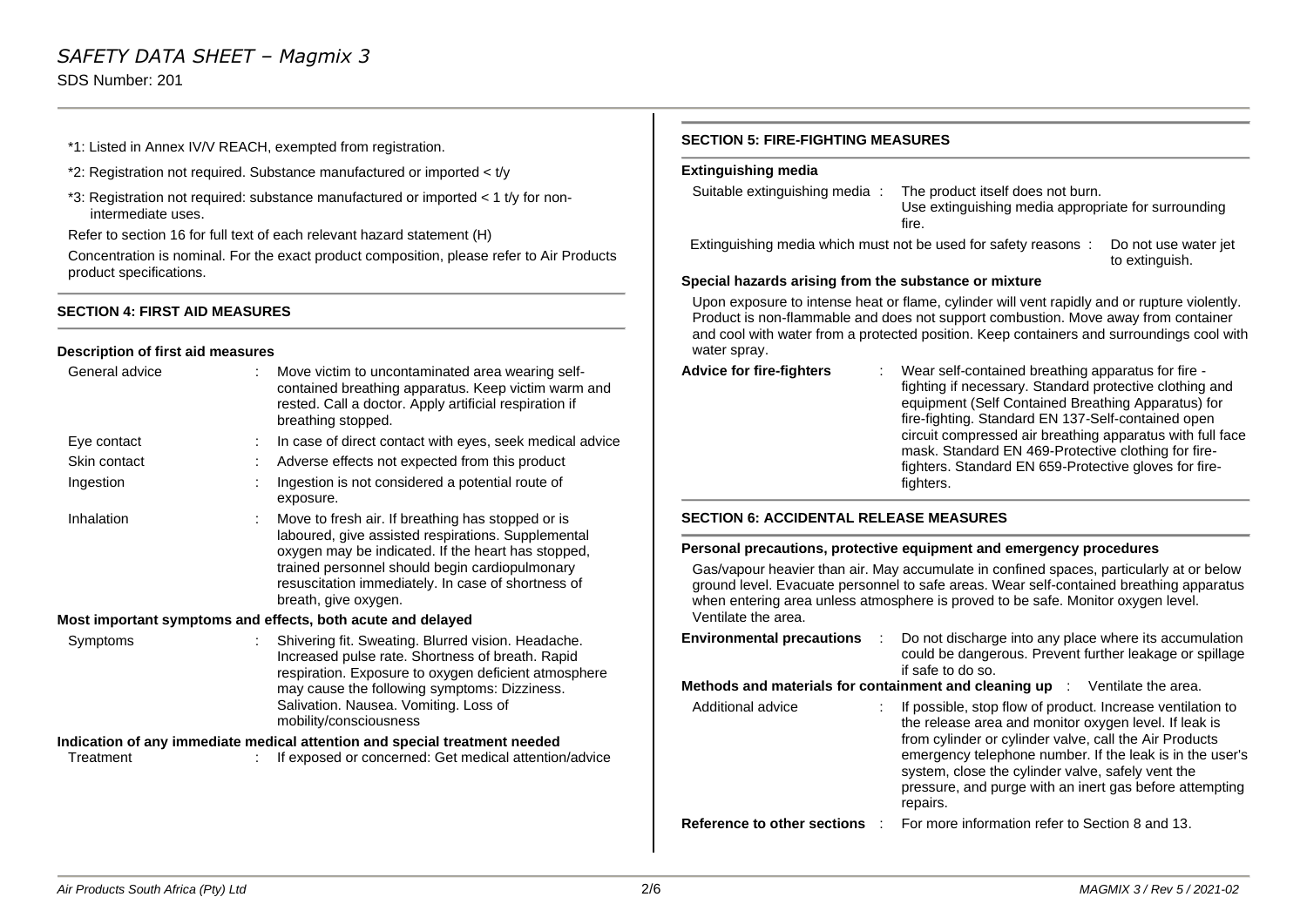### **SECTION 7: HANDLING AND STORAGE**

#### **Precautions for safe handling**

Cylinders should be stored up right with valve protection guard in place and firmly secured to prevent falling or being knocked over. Use equipment rated for cylinder pressure. Protect cylinders from physical damage; do not drag, roll, slide or drop. Do not allow storage area temperature to exceed 50°C. Only experienced and properly instructed persons should handle compressed gases/cryogenic liquids. Before using the product, determine its identity by reading the label. Know and understand the properties and hazards of the product before use. When doubt exists as to the correct handling procedure for a particular gas, contact the supplier. Do not remove or deface labels provided by the supplier for the identification of the cylinder contents. When moving cylinders, even for short distances, use a cart (trolley, hand truck, etc.) designed to transport cylinders. Do not remove valve guards. Before connecting the container, check the complete gas system for suitability, particularly for pressure rating and materials. Before connecting the container for use, ensure that back feed from the system into the container is prevented. Ensure the complete gas system is compatible for pressure rating and materials of construction. Ensure the complete gas system has been checked for leaks before use.

Employ suitable pressure regulating devices on all containers when the gas is being emitted to systems with lower pressure rating than that of the container. Never insert an object (e.g. wrench, screwdriver, pry bar, etc.) into valve openings. Doing so may damage valve, causing a leak. Open valve slowly. If user experiences any difficulty operating cylinder valve discontinue use and contact supplier. Close container valve after each use and when empty, even if still connected to equipment. Never attempt to repair or modify container valves or safety relief devices. Damaged valves should be reported immediately to the supplier. Close valve after each use and when empty. Do not subject containers to abnormal mechanical shocks which may cause damage to their valve or safety devices. Never attempt to lift a cylinder by its valve guard. Do not use containers as rollers or supports or for any other purpose than to contain the gas as supplied. Never strike an arc on a compressed gas cylinder or make a cylinder a part of an electrical circuit. Do not smoke while handling product or cylinders. Never re-compress a gas or a gas mixture without first consulting the supplier.

Never attempt to transfer gases from one cylinder/container to another. Always use backflow protective device in piping. Never use direct flame or electrical heating devices to raise the pressure of a container. Containers should not be subjected to temperatures above 50°C. Prolonged periods of cold temperature below -30°C should be avoided.

#### **Conditions for safe storage, including any incompatibilities**

Full containers should be stored so that oldest stock is used first. Containers should be stored in a purpose built compound which should be well ventilated, preferably in the open air. Stored containers should be periodically checked for general condition and leakage. Observe all regulations and local requirements regarding storage of containers. Protect containers stored in the open against rusting and extremes of weather.

Containers should not be stored in conditions likely to encourage corrosion. Containers should be stored in the vertical position and properly secured to prevent toppling. The container valves should be tightly closed and where appropriate valve outlets should be capped or plugged. Container valve guards or caps should be in place. Keep containers tightly closed in a cool, well-ventilated place. Store containers in location free from fire risk and away from sources of heat and ignition. Full and empty cylinders should be segregated. Do not allow storage temperature to exceed 50°C. Return empty containers in a timely manner.

#### **Technical measures/Precautions**

Containers should be segregated in the storage area according to the various categories (e.g. flammable, toxic, etc.) and in accordance with local regulations. Keep away from combustible material.

#### **SECTION 8: EXPOSURE CONTROLS AND PERSONAL PROTECTION**

#### **Control parameters**

Exposure limit(s)

| Carbon dioxide   Time Weighted Average (TWA): EH40 WEL                   | 5,000 ppm | $9,150$ mg/m <sup>3</sup>  |
|--------------------------------------------------------------------------|-----------|----------------------------|
| Carbon dioxide   Short Term Exposure Limit (STEL): EH40 WEL   15,000 ppm |           | $27,400$ mg/m <sup>3</sup> |
| Carbon dioxide   Time Weighted Average (TWA): EU ELV                     | 5,000 ppm | 9,000 mg/m <sup>3</sup>    |

#### **Exposure controls**

#### **Engineering measures**

Provide natural or mechanical ventilation to prevent oxygen deficient atmospheres below 19.5% oxygen.

#### **Personal protective equipment**

| Respiratory protection                            | Self-contained breathing apparatus (SCBA) or positive<br>pressure airline with mask are to be used in oxygen-deficient<br>atmosphere. Air purifying respirators will not provide<br>protection. Users of breathing apparatus must be trained. |  |  |  |  |
|---------------------------------------------------|-----------------------------------------------------------------------------------------------------------------------------------------------------------------------------------------------------------------------------------------------|--|--|--|--|
| Hand protection                                   | : Wear work gloves when handling cylinders. Standard EN<br>388- Protective gloves against mechanical risk                                                                                                                                     |  |  |  |  |
|                                                   | The breakthrough time of the selected glove(s) must be<br>greater than the intended use period.                                                                                                                                               |  |  |  |  |
| Eye/face protection                               | Safety glasses recommended when handling cylinders.<br>Standard EN 166-Personal eye-protection.                                                                                                                                               |  |  |  |  |
| Skin and body protection :                        | Safety shoes are recommended when handling cylinders.<br>Standard EN ISO 20345- Personal protective equipment-<br>Safety footwear                                                                                                             |  |  |  |  |
| Special instructions for protection and hygiene : | Ensure adequate ventilation,<br>especially in confined areas.                                                                                                                                                                                 |  |  |  |  |
| Remarks                                           | Simple asphyxiant.                                                                                                                                                                                                                            |  |  |  |  |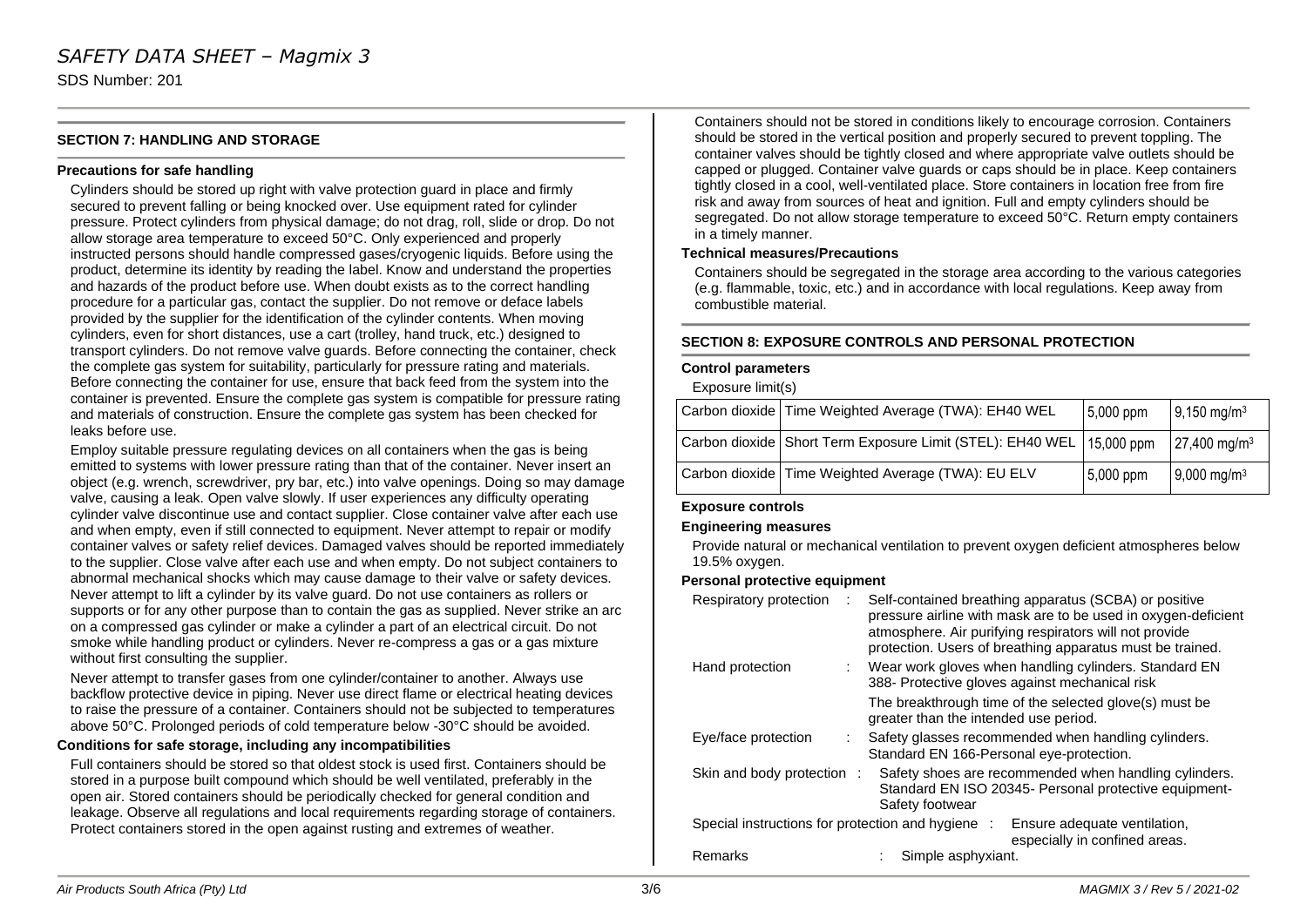# *SAFETY DATA SHEET – Magmix 3*

SDS Number: 201

 $\sim$ 

| <b>SECTION 9: PHYSICAL AND CHEMICAL PROPERTIES</b> |                                                         | <b>SECTION 10: STABILITY AND REACTIVITY</b>                                                                                                                                                                                                                                                                                          |                                                                                                                                                                                                |                                 |                                                                                                                                                                                              |  |
|----------------------------------------------------|---------------------------------------------------------|--------------------------------------------------------------------------------------------------------------------------------------------------------------------------------------------------------------------------------------------------------------------------------------------------------------------------------------|------------------------------------------------------------------------------------------------------------------------------------------------------------------------------------------------|---------------------------------|----------------------------------------------------------------------------------------------------------------------------------------------------------------------------------------------|--|
|                                                    |                                                         | <b>Reactivity</b>                                                                                                                                                                                                                                                                                                                    |                                                                                                                                                                                                |                                 | No reactivity hazard other than the effects described in                                                                                                                                     |  |
|                                                    | Compressed gas.                                         |                                                                                                                                                                                                                                                                                                                                      |                                                                                                                                                                                                |                                 | the sub-sections below.                                                                                                                                                                      |  |
|                                                    | Colourless gas                                          |                                                                                                                                                                                                                                                                                                                                      |                                                                                                                                                                                                |                                 | Stable under normal conditions.                                                                                                                                                              |  |
|                                                    | None.                                                   |                                                                                                                                                                                                                                                                                                                                      |                                                                                                                                                                                                |                                 | : No data available                                                                                                                                                                          |  |
|                                                    | 39.88 g/mol                                             |                                                                                                                                                                                                                                                                                                                                      |                                                                                                                                                                                                |                                 | None under recommended storage and handling<br>conditions (Section 7)                                                                                                                        |  |
|                                                    | 1.38 (air = 1) Heavier than air.                        |                                                                                                                                                                                                                                                                                                                                      |                                                                                                                                                                                                |                                 |                                                                                                                                                                                              |  |
|                                                    | Not applicable                                          |                                                                                                                                                                                                                                                                                                                                      |                                                                                                                                                                                                |                                 | Under normal conditions of storage and use,                                                                                                                                                  |  |
|                                                    | No data available                                       |                                                                                                                                                                                                                                                                                                                                      |                                                                                                                                                                                                |                                 | hazardous decomposition products should not                                                                                                                                                  |  |
|                                                    | 0.0017 g/cm <sup>3</sup> Note: (as vapour)              |                                                                                                                                                                                                                                                                                                                                      |                                                                                                                                                                                                |                                 | be produced.                                                                                                                                                                                 |  |
|                                                    | $0.60 \text{ m}^3/\text{kg}$                            |                                                                                                                                                                                                                                                                                                                                      |                                                                                                                                                                                                |                                 |                                                                                                                                                                                              |  |
|                                                    | No data available                                       |                                                                                                                                                                                                                                                                                                                                      |                                                                                                                                                                                                |                                 |                                                                                                                                                                                              |  |
|                                                    | $-125.5 °C$                                             |                                                                                                                                                                                                                                                                                                                                      |                                                                                                                                                                                                |                                 |                                                                                                                                                                                              |  |
|                                                    | Not known, but considered to have low solubility.       |                                                                                                                                                                                                                                                                                                                                      |                                                                                                                                                                                                |                                 |                                                                                                                                                                                              |  |
|                                                    |                                                         |                                                                                                                                                                                                                                                                                                                                      |                                                                                                                                                                                                |                                 | In case of direct contact with eyes, seek medical advice                                                                                                                                     |  |
|                                                    | Not applicable mixtures.                                |                                                                                                                                                                                                                                                                                                                                      |                                                                                                                                                                                                |                                 | Adverse effects not expected from this product                                                                                                                                               |  |
|                                                    | No reliable data available.                             |                                                                                                                                                                                                                                                                                                                                      |                                                                                                                                                                                                |                                 | In high concentrations may cause asphyxiation.                                                                                                                                               |  |
|                                                    | Not applicable                                          |                                                                                                                                                                                                                                                                                                                                      |                                                                                                                                                                                                |                                 | Asphyxiation may bring about unconsciousness without                                                                                                                                         |  |
|                                                    | Non-flammable.                                          |                                                                                                                                                                                                                                                                                                                                      |                                                                                                                                                                                                |                                 | warning and so rapidly that victim may be unable to                                                                                                                                          |  |
|                                                    | Not applicable                                          |                                                                                                                                                                                                                                                                                                                                      |                                                                                                                                                                                                |                                 | protect themselves                                                                                                                                                                           |  |
|                                                    | Non-flammable.                                          |                                                                                                                                                                                                                                                                                                                                      |                                                                                                                                                                                                |                                 | Ingestion is not considered a potential route of exposure                                                                                                                                    |  |
|                                                    | Not applicable.                                         | Symptoms                                                                                                                                                                                                                                                                                                                             |                                                                                                                                                                                                |                                 | Exposure to oxygen deficient atmosphere may cause                                                                                                                                            |  |
|                                                    |                                                         |                                                                                                                                                                                                                                                                                                                                      |                                                                                                                                                                                                |                                 | the following symptoms: Dizziness. Salivation. Nausea.<br>Vomiting. Loss of mobility/consciousness. Shivering fit.                                                                           |  |
|                                                    | Not applicable.                                         |                                                                                                                                                                                                                                                                                                                                      |                                                                                                                                                                                                |                                 | Sweating. Blurred vision. Headache. Increased pulse                                                                                                                                          |  |
|                                                    | Not applicable.                                         |                                                                                                                                                                                                                                                                                                                                      |                                                                                                                                                                                                |                                 | rate. Shortness of breath. Rapid respiration.                                                                                                                                                |  |
|                                                    | Odour threshold is subjective and inadequate to warn of | <b>Acute toxicity</b>                                                                                                                                                                                                                                                                                                                |                                                                                                                                                                                                |                                 |                                                                                                                                                                                              |  |
|                                                    | overexposure.                                           | Acute oral toxicity                                                                                                                                                                                                                                                                                                                  |                                                                                                                                                                                                |                                 | No data available on the product itself.                                                                                                                                                     |  |
|                                                    |                                                         | Acute inhalation toxicity                                                                                                                                                                                                                                                                                                            |                                                                                                                                                                                                |                                 | No data available on the product itself.                                                                                                                                                     |  |
|                                                    |                                                         | Acute dermal toxicity                                                                                                                                                                                                                                                                                                                |                                                                                                                                                                                                |                                 | No data available on the product itself.                                                                                                                                                     |  |
|                                                    |                                                         | Skin corrosion/irritation                                                                                                                                                                                                                                                                                                            |                                                                                                                                                                                                |                                 | No data available.                                                                                                                                                                           |  |
|                                                    |                                                         |                                                                                                                                                                                                                                                                                                                                      |                                                                                                                                                                                                |                                 | No data available.                                                                                                                                                                           |  |
|                                                    |                                                         | Sensitization                                                                                                                                                                                                                                                                                                                        |                                                                                                                                                                                                |                                 | No data available.                                                                                                                                                                           |  |
|                                                    |                                                         | Information on basic physical and chemical properties<br>Partition coefficient n-octanol/water [log Kow] : Not known<br>Upper and Lower explosion/flammability limits :<br>Not applicable<br>Refer to production classification in Section 2.<br>Note: Properties are nominal and may vary due to the composition of the gas mixture | <b>Chemical Stability</b><br><b>Conditions to avoid</b><br>Incompatible materials<br>Likely routes of exposure<br>Effects on Eye<br>Effects on Skin<br>Inhalation effects<br>Ingestion effects | Serious eye damage / irritation | <b>Possibility of hazardous reactions</b><br>No data available<br>Hazardous decomposition products :<br><b>SECTION 11: TOXICOLOGICAL INFORMATION</b><br>Information on toxicological effects |  |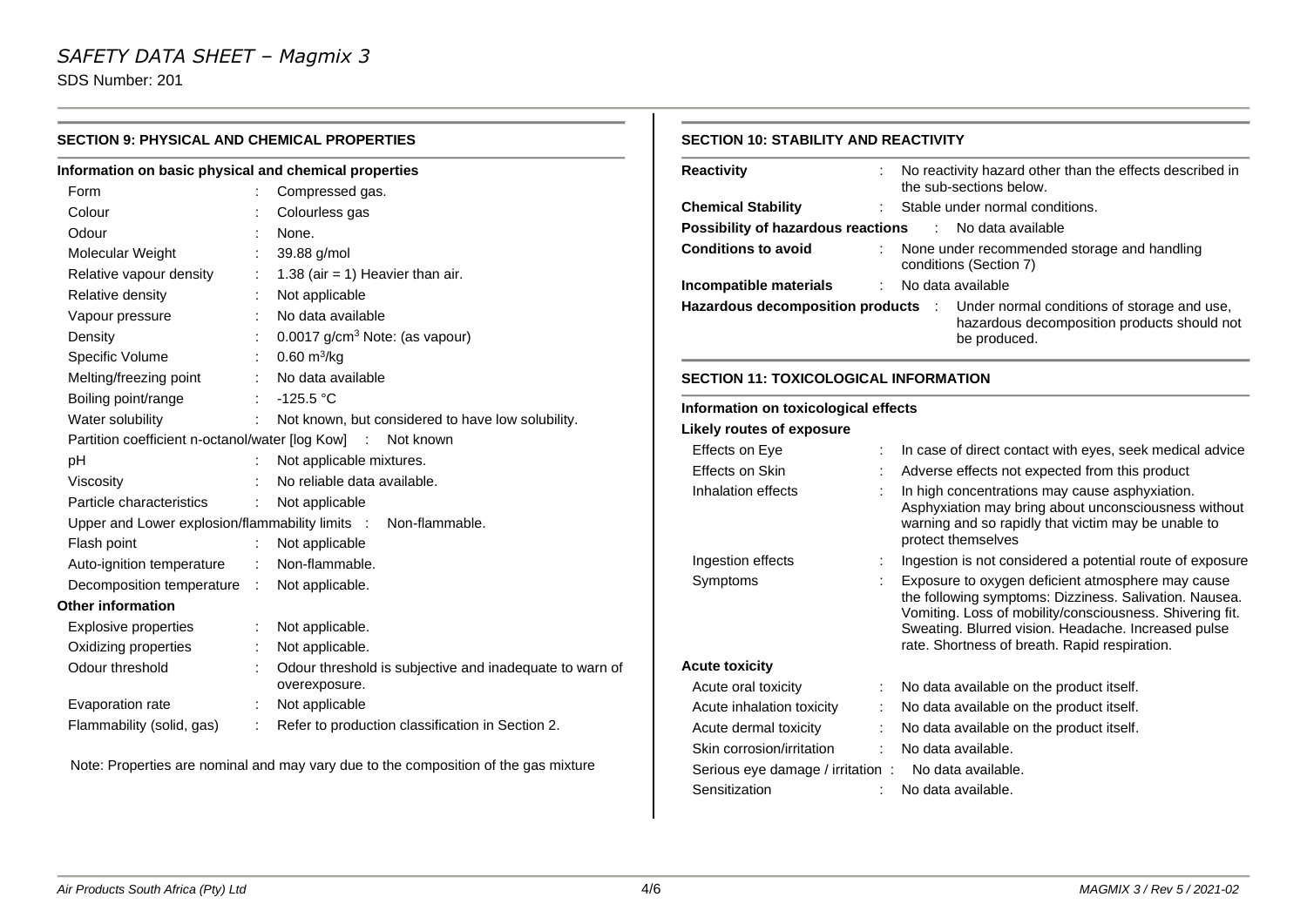# *SAFETY DATA SHEET – Magmix 3*

SDS Number: 201

#### **Chronic toxicity or effects from long term exposure**

| Carcinogenicity                                                                 |       | : No data available.                     |    |                    |  |
|---------------------------------------------------------------------------------|-------|------------------------------------------|----|--------------------|--|
| Reproductive toxicity                                                           | diam. | No data available on the product itself. |    |                    |  |
| Germ cell mutagenicity                                                          | t in  | No data available on the product itself. |    |                    |  |
| Specific target organ systemic toxicity (single exposure)                       |       |                                          | ÷. | No data available. |  |
| Specific target organ systemic toxicity (repeated exposure) : No data available |       |                                          |    |                    |  |
| Aspiration hazard                                                               |       | No data available.                       |    |                    |  |

## **SECTION 12: ECOLOGICAL INFORMATION**

#### **Toxicity**

| Aquatic toxicity                                   | No data is available on the product itself.                            |                                                                                       |                                                  |  |
|----------------------------------------------------|------------------------------------------------------------------------|---------------------------------------------------------------------------------------|--------------------------------------------------|--|
| Toxicity to fish-components                        |                                                                        |                                                                                       |                                                  |  |
| Carbon dioxide                                     | LC50(1h): 240mg/l                                                      |                                                                                       | Species: Rainbow trout<br>(Oncorhynchus mykiss). |  |
| Carbon dioxide                                     |                                                                        | LC50(96h): 35mg/l                                                                     | Species: Rainbow trout<br>(Oncorhynchus mykiss). |  |
| Toxicity to other organisms                        | No data is available on the product itself.                            |                                                                                       |                                                  |  |
| Persistence and degradability                      |                                                                        |                                                                                       |                                                  |  |
| No data available                                  |                                                                        |                                                                                       |                                                  |  |
| <b>Bioaccumulative potential</b>                   | Refer to section 9 "Partition Coefficient (n-<br>÷<br>octanol/water)". |                                                                                       |                                                  |  |
| <b>Mobility in soil</b>                            |                                                                        | Because of its high volatility, the product is unlikely to<br>cause ground pollution. |                                                  |  |
| Other adverse effects                              |                                                                        |                                                                                       |                                                  |  |
| No known ecological damage caused by this product. |                                                                        |                                                                                       |                                                  |  |
| Effect on the ozone layer                          | ÷.                                                                     | No known effects from this product.                                                   |                                                  |  |
| Ozone Depleting Potential                          | ÷                                                                      | None                                                                                  |                                                  |  |
| <b>Effect on global warming</b>                    |                                                                        | When discharged in large quantities may contribute to<br>the greenhouse effect.       |                                                  |  |
| Global Warming Potential                           |                                                                        | 1 (Carbon dioxide)                                                                    |                                                  |  |
| <b>SECTION 13: DISPOSAL CONSIDERATIONS</b>         |                                                                        |                                                                                       |                                                  |  |

| Waste treatment methods | Contact supplier if quidance is required. Return unused |
|-------------------------|---------------------------------------------------------|
|                         | product in original cylinder to supplier.               |
| Contaminated packaging  | Return cylinder to supplier.                            |

#### **SECTION 14: TRANSPORT INFORMATION**

#### **ADR**

| UN/ID No.<br>Proper shipping name<br>Class or Division<br><b>Tunnel Code</b><br>Label(s)<br>ADR/RID Hazard ID no.<br>Marine Pollutant | UN1956<br>COMPRESSED GAS, N.O.S. (Argon, Carbon dioxide)<br>$\mathcal{P}$<br>(E)<br>2.2<br>20<br><b>No</b> |
|---------------------------------------------------------------------------------------------------------------------------------------|------------------------------------------------------------------------------------------------------------|
| <b>IATA</b>                                                                                                                           |                                                                                                            |
| UN/ID No.                                                                                                                             | <b>UN1956</b><br>÷.                                                                                        |
| Proper shipping name<br>Class or Division<br>Label(s)<br>Marine Pollutant                                                             | Compressed gas, n.o.s. (Argon, Carbon dioxide)<br>2.2<br>2.2<br><b>No</b>                                  |
| <b>IMDG</b>                                                                                                                           |                                                                                                            |
| UN/ID No.                                                                                                                             | UN1956                                                                                                     |
| Proper shipping name<br>Class or Division<br>Label(s)<br>Marine Pollutant<br>Segregation Group                                        | COMPRESSED GAS, N.O.S. (Argon, Carbon dioxide)<br>2.2<br>2.2<br><b>No</b><br>None                          |
| <b>RID</b>                                                                                                                            |                                                                                                            |
| UN/ID No.                                                                                                                             | UN1956<br>÷                                                                                                |
| Proper shipping name<br><b>Class or Division</b><br>Label(s)<br>Marine Pollutant                                                      | COMPRESSED GAS, N.O.S. (Argon, Carbon dioxide)<br>$\overline{2}$<br>2.2<br><b>No</b>                       |

#### **Further Information**

Avoid transport on vehicles where the load space is not separated from the driver's compartment. Ensure vehicle driver is aware of the potential hazards of the load and knows what to do in the event of an accident or an emergency. Ensure compliance with applicable regulations.

Before transporting product containers ensure that they are firmly secured and cylinder valve is closed and not leaking. Valve outlet cap nut or plug (where provided) is correctly fitted. Valve protection device (where provided) is correctly fitted.

The transportation information is not intended to convey all specific regulatory data relating to this material. For complete transportation information, contact an Air Products customer service representative.